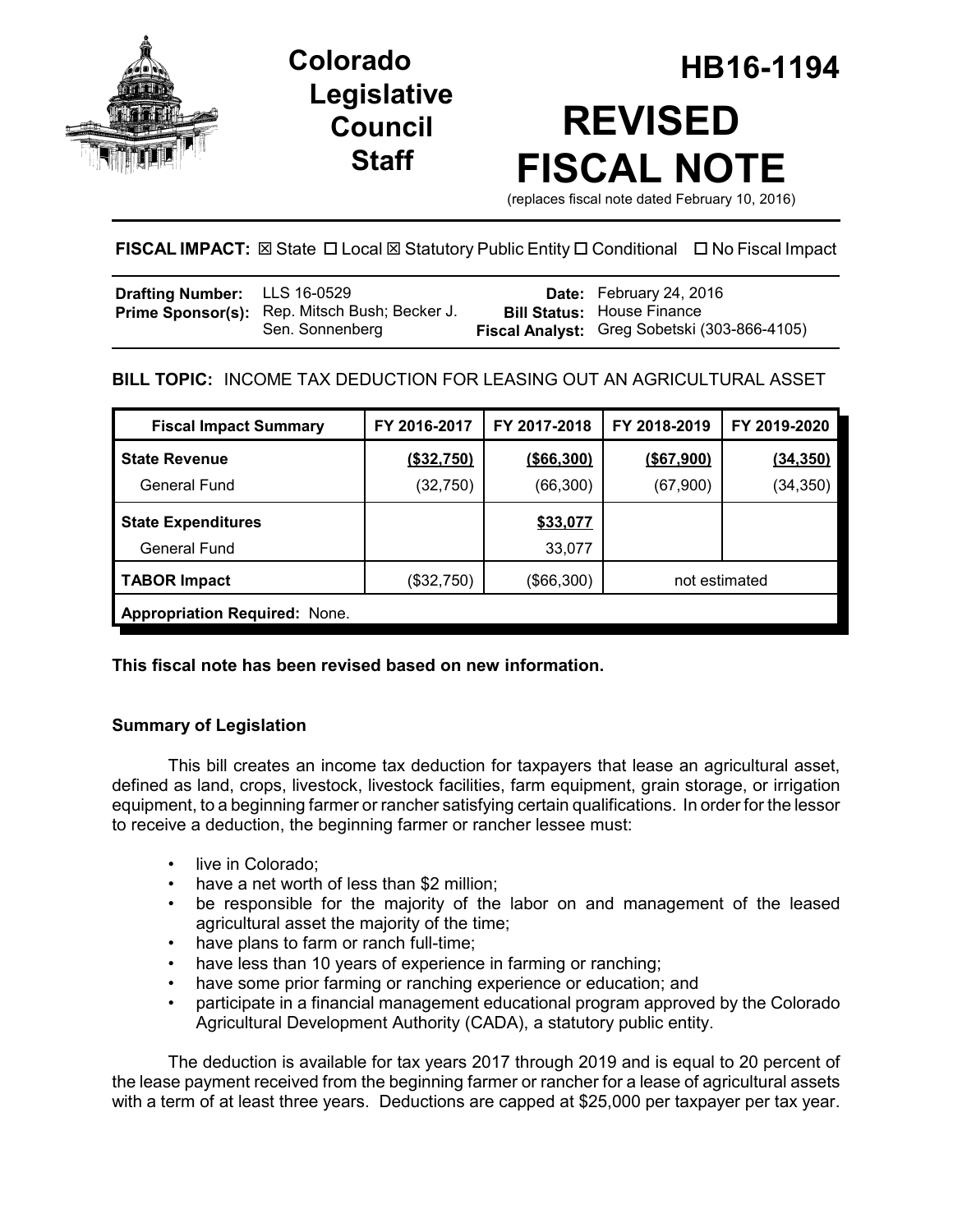February 24, 2016

When filing their state income tax return, taxpayers must submit a deduction certificate from the CADA and a copy of the lessee's IRS Schedule F indicating profit or loss from farming. The CADA is permitted to issue a maximum of 100 deduction certificates each tax year and must notify the Department of Revenue of all deductions awarded.

#### **State Revenue**

State General Fund revenue is expected to decrease by \$32,750 in FY 2016-17, \$66,300 in FY 2017-18, \$67,900 in FY 2018-19, and \$34,350 in FY 2019-20. The estimates for FY 2016-17 and FY 2019-20 reflect half-year impacts.

*Assumptions.* According to the Colorado agricultural census for 2012, there were 2,451 farmers and ranchers who leased land, buildings, machinery, equipment or livestock. Because approximately 30 percent of Colorado farmers and ranchers operating in 2012 reported less than 10 years of experience in the industry, 727 of the lessee farmers and ranchers are assumed to fall within the range of experience required for a lessor to claim the deduction in the bill. It is assumed that 100 lessors will claim the deduction each tax year, the maximum allowed in the bill.

For deduction claimants, state taxable income is assumed to be reduced by an average of \$14,146 for tax year 2017, and by an average of \$14,489 for tax year 2018. Leases are based on agricultural census data on tenant farm and ranch expenditures for leased agricultural assets in 2012 and grown annually by a historical average of the producer price index for farm products.

#### **TABOR Impact**

This bill reduces state revenue from income taxes, which will reduce the amount of money required to be refunded under TABOR. TABOR refunds are paid out of the General Fund. Since the bill reduces both revenue to the General Fund and the refund obligation by equal amounts, there is no net impact on the amount of money available in the General Fund for the budget. However, the bill will reduce money available for the General Fund budget in the future during years the state does not collect money above the TABOR limit.

#### **State Expenditures**

This bill will increase state General Fund expenditures by \$33,077 in FY 2017-18 only. Expenditures are summarized in Table 1 and detailed below.

| Table 1. Expenditures Under HB16-1194 |            |            |  |  |  |  |
|---------------------------------------|------------|------------|--|--|--|--|
| <b>Cost Components</b>                | FY 2016-17 | FY 2017-18 |  |  |  |  |
| Computer Programming and Testing      |            | \$30,677   |  |  |  |  |
| Document Management                   |            | 2,400      |  |  |  |  |
| <b>TOTAL</b>                          | \$0        | \$33,077   |  |  |  |  |

*Department of Revenue.* This bill requires changes to the department's GenTax software system. Changes are programmed by a contractor at a rate of \$200 per hour. The changes in this bill are expected to increase General Fund expenditures by \$23,000, representing 115 hours of programming. All GenTax programming changes are tested by department staff. Testing for this